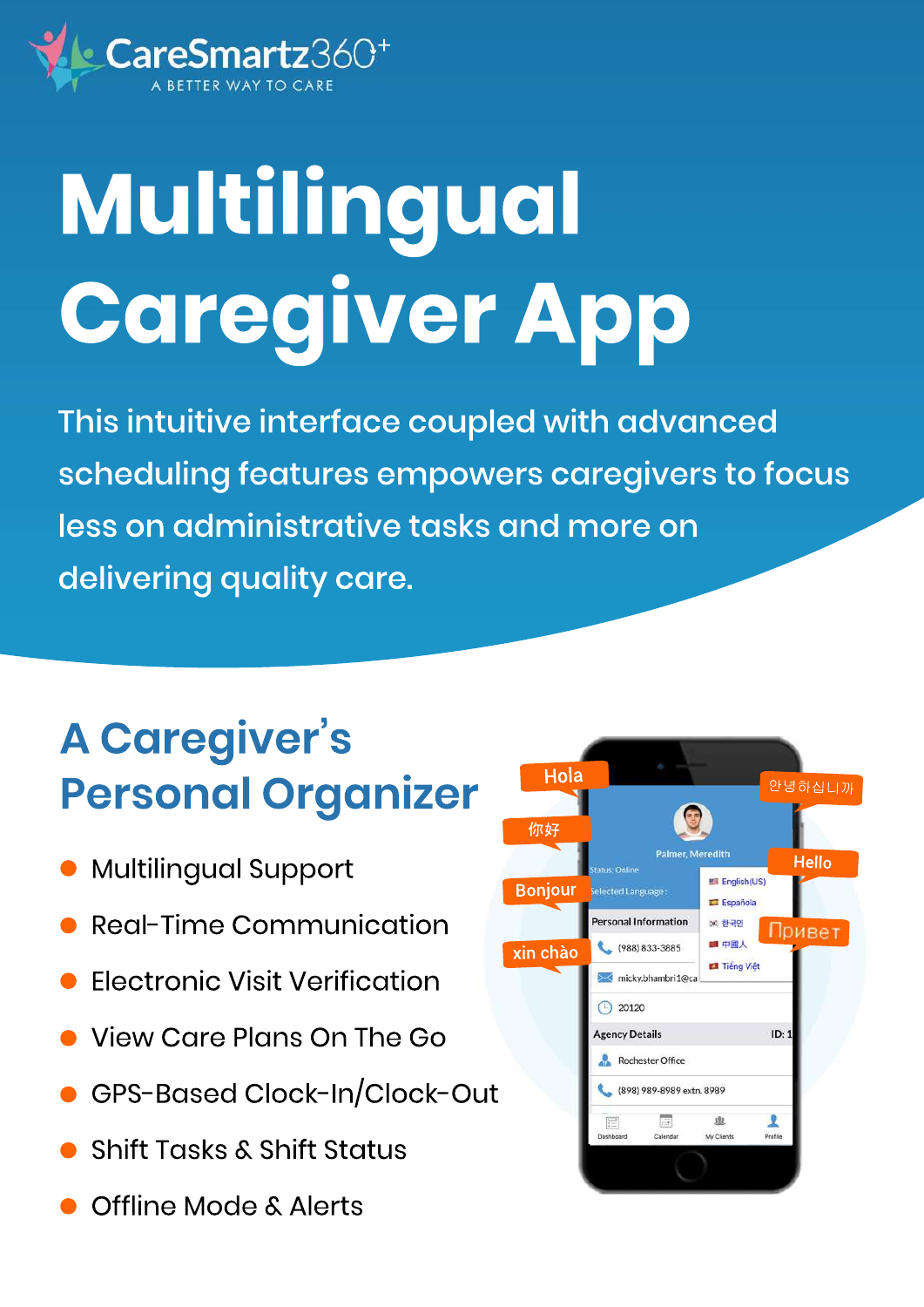## **One App, Multiple Roles**

The GPS-enabled CareSmartz360+ Caregiver App comes in handy when an in-home care provider is out in the field, moving from one place to another for care delivery. It is one dashboard for caregivers to communicate in their preferred language and access schedule information, routing details, time tracking, and care plans in real-time.

Available for Android and iOS users, the app is integrated with several caregiverfriendly utilities and features.